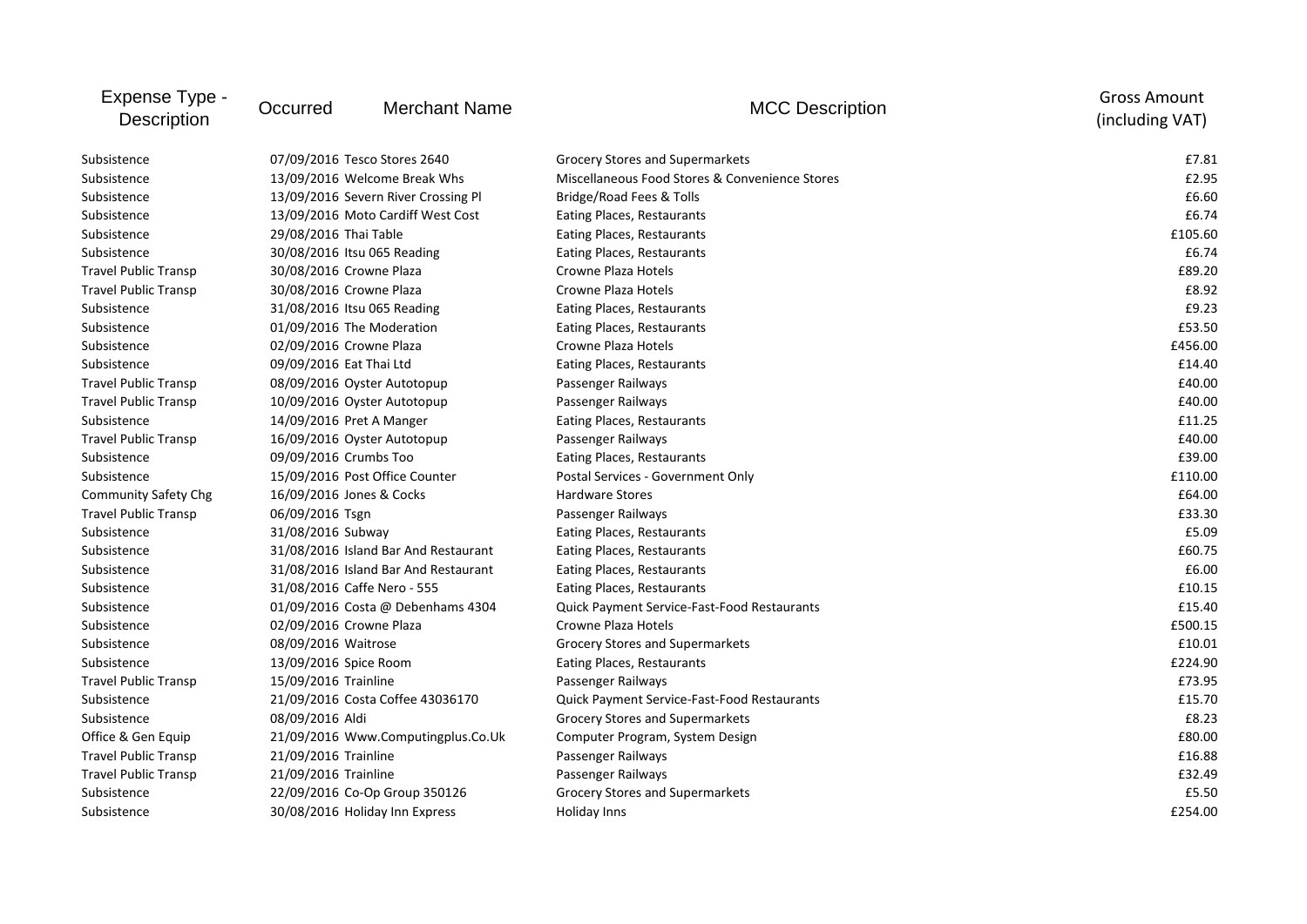| <b>Operational Equip</b>    | 31/08/2016 Post Office Counter    | Postal Services - Government Only                  | £12.98    |
|-----------------------------|-----------------------------------|----------------------------------------------------|-----------|
| <b>Operational Equip</b>    | 21/09/2016 Amazon UK Marketplace  | Miscellaneous and Specialty Retail Stores          | £10.74    |
| <b>Operational Equip</b>    | 22/09/2016 Amazon UK Marketplace  | Miscellaneous and Specialty Retail Stores          | £43.68    |
| Subsistence                 | 21/09/2016 Little Owl             | Eating Places, Restaurants                         | £20.00    |
| Subsistence                 | 21/09/2016 Hotel Ibis             | Hotel Ibis                                         | £109.00   |
| Subsistence                 | 22/09/2016 Wetherspoons           | Eating Places, Restaurants                         | £8.10     |
| Subsistence                 | 22/09/2016 Hotel Ibis             | Hotel Ibis                                         | £14.00    |
| <b>Course Catering</b>      | 08/09/2016 Lee Valley White Water | Clubs Country Clubs, Membership                    | £112.60   |
| Courses & Conference        | 12/09/2016 Guoman Tower Hotel     | Hotels, Motels, Resorts                            | £518.40   |
| <b>Other Expenses</b>       | 25/08/2016 Tvlicensing.Co.Uk      | Consulting, Management, and PR Services            | £145.50   |
| Repairs & Maintenanc        | 23/09/2016 T Brewer & Co          | Lumber & Building Materials Stores                 | £49.80    |
| Subsistence                 | 29/08/2016 Crowne Plaza           | <b>Crowne Plaza Hotels</b>                         | £9.65     |
| Subsistence                 | 30/08/2016 Marks&spencer Plc      | <b>Grocery Stores and Supermarkets</b>             | £9.00     |
| Subsistence                 | 30/08/2016 Starbucks              | Eating Places, Restaurants                         | £22.21    |
| Subsistence                 | 30/08/2016 Www.Hireacamera.Com    | <b>Equipment Rental and Leasing Services</b>       | $-£75.00$ |
| Subsistence                 | 31/08/2016 Nandos Friar Street    | Eating Places, Restaurants                         | £61.40    |
| Subsistence                 | 01/09/2016 Malmaison Reading      | Hotels, Motels, Resorts                            | £9.30     |
| Subsistence                 | 02/09/2016 Crowne Plaza           | <b>Crowne Plaza Hotels</b>                         | £435.65   |
| Subsistence                 | 02/09/2016 Crowne Plaza           | Crowne Plaza Hotels                                | £1.60     |
| <b>Retained Training</b>    | 13/09/2016 Cumberland Lodge       | <b>Other Business Services</b>                     | £219.40   |
| Subsistence                 | 13/09/2016 Asda Stores            | Grocery Stores and Supermarkets                    | £30.61    |
| Subsistence                 | 31/08/2016 Travelodge Agent       | Travelodge                                         | £1,963.10 |
| <b>Training</b>             | 08/09/2016 Costa Coffee 43036170  | Quick Payment Service-Fast-Food Restaurants        | £4.45     |
| Subsistence                 | 09/09/2016 Moto Chieveley Costa   | Eating Places, Restaurants                         | £4.88     |
| Subsistence                 | 11/09/2016 Desire Restaurant      | Eating Places, Restaurants                         | £86.20    |
| <b>Travel Public Transp</b> | 12/09/2016 Eastmidlandstrains     | Passenger Railways                                 | £181.00   |
| Subsistence                 | 21/09/2016 Costa Coffee 43037200  | Quick Payment Service-Fast-Food Restaurants        | £16.35    |
| <b>Travel Public Transp</b> | 23/09/2016 Tesco Stores 2041      | Grocery Stores and Supermarkets                    | £8.40     |
| Subsistence                 | 31/08/2016 Eat                    | Eating Places, Restaurants                         | £2.25     |
| Subsistence                 | 01/09/2016 Ravello                | Quick Payment Service-Fast-Food Restaurants        | £3.99     |
| Subsistence                 | 01/09/2016 Pret A Manger          | Eating Places, Restaurants                         | £6.24     |
| Subsistence                 | 05/09/2016 Ravello                | <b>Quick Payment Service-Fast-Food Restaurants</b> | £8.73     |
| Subsistence                 | 11/09/2016 Ravello                | Quick Payment Service-Fast-Food Restaurants        | £7.47     |
| Subsistence                 | 14/09/2016 Itsu 048 Great Peter S | Eating Places, Restaurants                         | £6.48     |
| Subsistence                 | 19/09/2016 Ravello                | Quick Payment Service-Fast-Food Restaurants        | £5.05     |
| Subsistence                 | 22/09/2016 Ravello                | <b>Quick Payment Service-Fast-Food Restaurants</b> | £4.59     |
| Subsistence                 | 23/09/2016 The Balcony-Waterloo S | Caterers                                           | £5.70     |
| <b>Staff Training Fees</b>  | 31/08/2016 Www.Cips.Org           | Organizations, Membership                          | £127.50   |
| Courses & Conference        | 01/09/2016 Www.Cfoaservices.Co.Uk | Organizations, Membership                          | $-E78.00$ |
| <b>Travel Public Transp</b> | 09/09/2016 London Midland Web     | Passenger Railways                                 | £52.40    |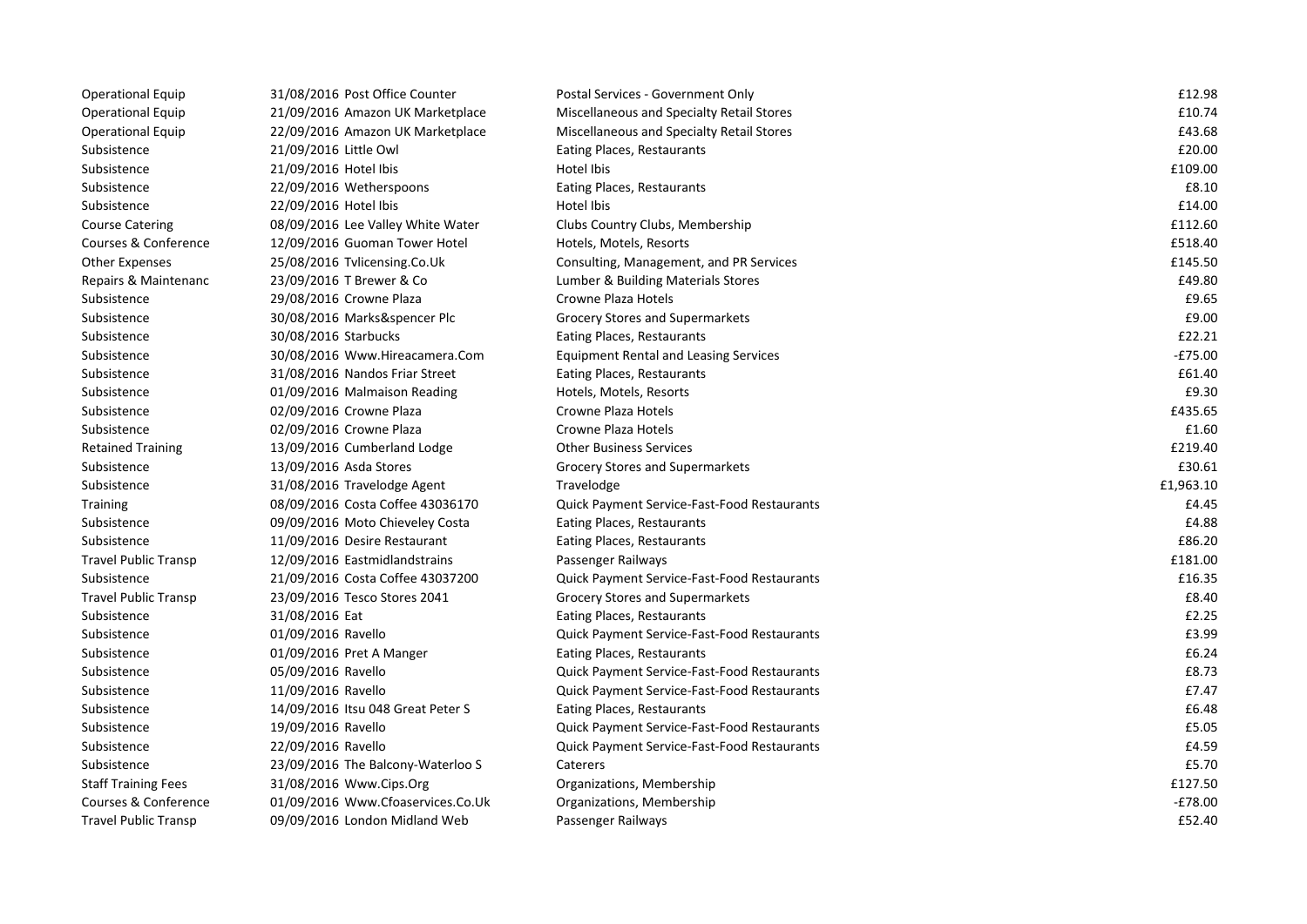| <b>Water Aware Training</b> | 13/09/2016 Caldecotte Xperience      | Recreational and Sporting Camps              | £180.00 |
|-----------------------------|--------------------------------------|----------------------------------------------|---------|
| <b>Water Aware Training</b> | 13/09/2016 Caldecotte Xperience      | Recreational and Sporting Camps              | £180.00 |
| <b>Other General Office</b> | 15/09/2016 Www.Voucherexpress.Co.    | Card, Gift, Novelty, and Souvenir Shops      | £355.75 |
| Courses & Conference        | 15/09/2016 Hotel Ibis                | Hotel Ibis                                   | £408.50 |
| <b>Other General Office</b> | 15/09/2016 Www.Voucherexpress.Co.    | Card, Gift, Novelty, and Souvenir Shops      | £430.75 |
| <b>Community Safety Chg</b> | 16/09/2016 Amazon UK Marketplace     | Miscellaneous and Specialty Retail Stores    | £24.60  |
| <b>Community Safety Chg</b> | 16/09/2016 Amazon UK Retail Amazon.C | Miscellaneous and Specialty Retail Stores    | £39.95  |
| <b>Staff Training Fees</b>  | 16/09/2016 Www.Cips.Org              | Organizations, Membership                    | £246.84 |
| Community Safety Chg        | 17/09/2016 Amazon UK Marketplace     | Miscellaneous and Specialty Retail Stores    | £47.34  |
| <b>Community Safety Chg</b> | 20/09/2016 Amazon UK Marketplace     | Miscellaneous and Specialty Retail Stores    | £24.68  |
| <b>Community Safety Chg</b> | 20/09/2016 Amazon UK Marketplace     | Miscellaneous and Specialty Retail Stores    | £125.01 |
| <b>Travel Public Transp</b> | 26/08/2016 Greater Anglia T/o        | Passenger Railways                           | £15.60  |
| Subscriptions               | 26/08/2016 Nfpa Natl Fire Protect    | Organizations, Charitable and Social Service | £132.94 |
| <b>Bank Charges</b>         | 30/08/2016 Foreign Exchange Fee      | Foreign Exchange Fee                         | £3.66   |
| <b>Travel Public Transp</b> | 07/09/2016 Cci*getaroom Via Tripa    | <b>Travel Agencies and Tour Operators</b>    | £136.42 |
| Courses & Conference        | 13/09/2016 Www.Westminster-Briefi    | Schools, Business and Secretarial            | £282.00 |
| <b>Travel Public Transp</b> | 20/09/2016 Greater Anglia T/o        | Passenger Railways                           | £21.90  |
| <b>Travel Public Transp</b> | 22/09/2016 Marriott                  | <b>Marriott Hotels</b>                       | £13.00  |
| <b>Travel Public Transp</b> | 11/09/2016 Haddenham & Thame Park    | Passenger Railways                           | £46.20  |
| Spares For Red Fleet        | 05/09/2016 Kempston Controls         | Electrical Parts and Equipment               | £59.02  |
| Spares For Red Fleet        | 08/09/2016 Www.Petrolscooter.Co.U    | Motorcycle Shops and Dealers                 | £4.49   |
| Spares For Red Fleet        | 14/09/2016 Bsp Hydraulics            | <b>Special Trade Contractors</b>             | £88.20  |
| Spares For Red Fleet        | 20/09/2016 Screwfix Direct           | Lumber & Building Materials Stores           | £17.85  |
| Spares For Red Fleet        | 21/09/2016 Bowmonk Ltd               | Automotive Parts, Accessories Stores         | £121.00 |
| Spares For Red Fleet        | 21/09/2016 Hopespare                 | Other Industrial Supplies                    | £30.83  |
| Computer Hardware           | 09/09/2016 Amazon UK Retail Amazon.C | Miscellaneous and Specialty Retail Stores    | £16.50  |
| Repairs & Maintenanc        | 01/09/2016 C Brewer & Sons           | Lumber & Building Materials Stores           | £29.50  |
| Clean & Domestic Eqp        | 09/09/2016 Tesco Stores 2041         | Grocery Stores and Supermarkets              | £32.00  |
| <b>Travel Public Transp</b> | 31/08/2016 Selfserve Ticket          | Passenger Railways                           | £20.70  |
| <b>Travel Public Transp</b> | 14/09/2016 Trainline                 | Passenger Railways                           | £195.33 |
| <b>Travel Public Transp</b> | 19/09/2016 Selfserve Ticket          | Passenger Railways                           | £26.30  |
| <b>Travel Public Transp</b> | 22/09/2016 Trainline                 | Passenger Railways                           | £17.39  |
| <b>Travel Public Transp</b> | 01/09/2016 Trainline.Com Ltd         | Passenger Railways                           | £85.00  |
| <b>Travel Public Transp</b> | 07/09/2016 Indigo Park Soluti        | Automobile Parking Lots and Garages          | £10.90  |
| <b>Travel Public Transp</b> | 20/09/2016 Trainline                 | Passenger Railways                           | £107.61 |
| <b>Travel Public Transp</b> | 22/09/2016 Indigo Park Soluti        | Automobile Parking Lots and Garages          | £11.00  |
| <b>Travel Public Transp</b> | 22/09/2016 West Coast Trains         | Passenger Railways                           | £37.00  |
| <b>Travel Public Transp</b> | 02/09/2016 Trainline.Com Ltd         | Passenger Railways                           | £33.41  |
| <b>Travel Public Transp</b> | 06/09/2016 Napier Mk                 | Automobile Parking Lots and Garages          | £7.00   |
| <b>Travel Public Transp</b> | 09/09/2016 Trainline                 | Passenger Railways                           | £17.29  |
|                             |                                      |                                              |         |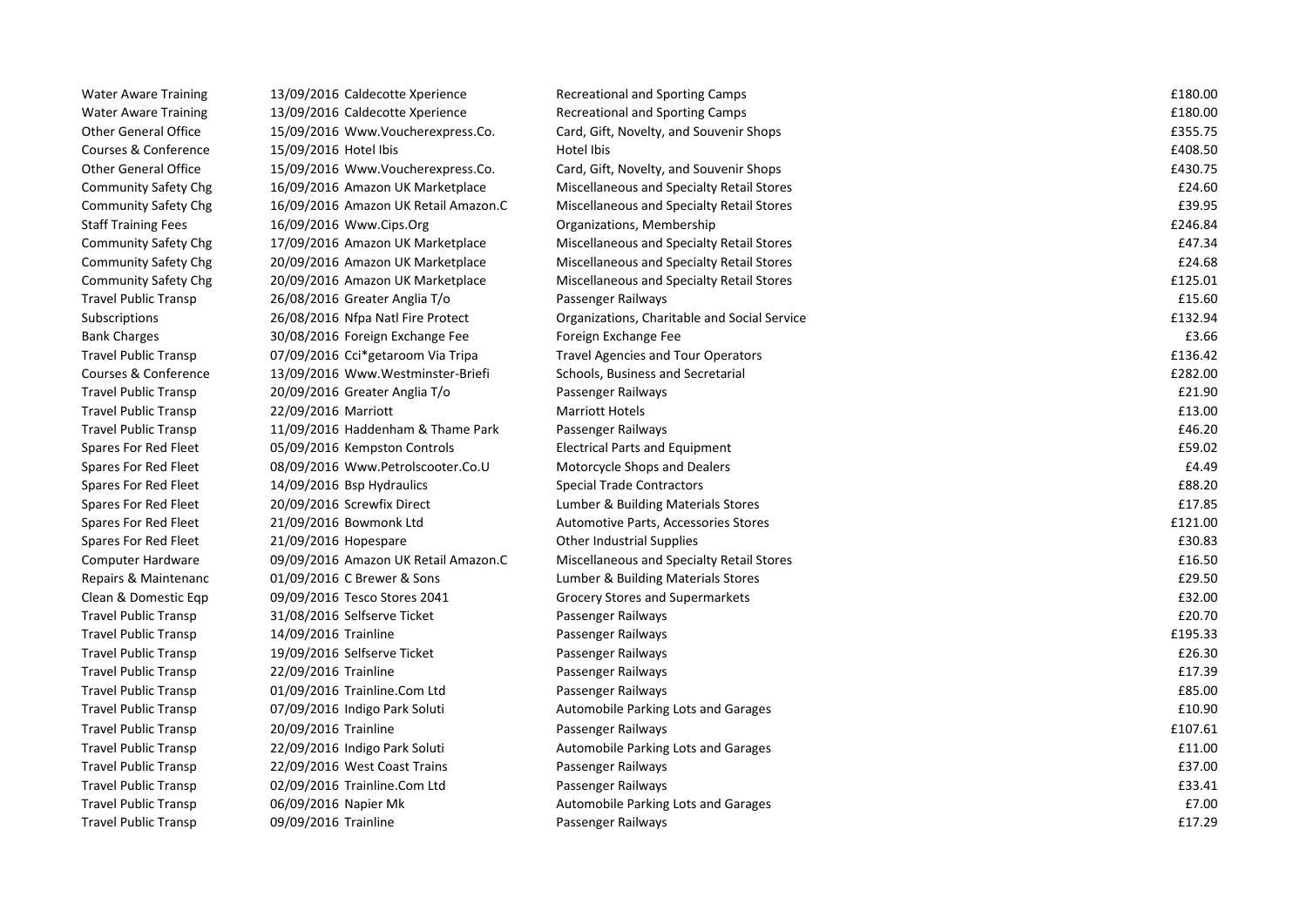| <b>Travel Public Transp</b> | 09/09/2016 Marwell Hotel             | Hotels, Motels, Resorts                            | £104.00   |
|-----------------------------|--------------------------------------|----------------------------------------------------|-----------|
| <b>Travel Public Transp</b> | 11/09/2016 Napier Mk                 | Automobile Parking Lots and Garages                | £4.00     |
| <b>Travel Public Transp</b> | 11/09/2016 London Midland Tic        | Passenger Railways                                 | £22.80    |
| <b>Travel Public Transp</b> | 14/09/2016 Travel Reservation        | <b>Travel Agencies and Tour Operators</b>          | £458.00   |
| <b>Computer Maintenance</b> | 05/09/2016 Surveymonkey.Com          | Direct Marketing Continuity Subscription Merchants | £26.00    |
| Telephones                  | 09/09/2016 Www.Foneangels.Co.Uk      | Other Computer Maintenance, Repair                 | £89.98    |
| <b>Travel Public Transp</b> | 31/08/2016 Ncp Ltd                   | Automobile Parking Lots and Garages                | £20.00    |
| <b>Travel Public Transp</b> | 31/08/2016 Caffe Nero - 555          | Eating Places, Restaurants                         | £6.25     |
| Crb Checks                  | 05/09/2016 Disclosure & Barring      | <b>Government Services</b>                         | £13.00    |
| Crb Checks                  | 05/09/2016 Disclosure & Barring      | <b>Government Services</b>                         | £13.00    |
| Crb Checks                  | 12/09/2016 Disclosure & Barring      | <b>Government Services</b>                         | £13.00    |
| <b>Crb Checks</b>           | 12/09/2016 Disclosure & Barring      | <b>Government Services</b>                         | £13.00    |
| <b>Crb Checks</b>           | 12/09/2016 Disclosure & Barring      | <b>Government Services</b>                         | £13.00    |
| Crb Checks                  | 12/09/2016 Disclosure & Barring      | <b>Government Services</b>                         | £13.00    |
| <b>Travel Public Transp</b> | 22/09/2016 Trainline                 | Passenger Railways                                 | £39.78    |
| <b>Travel Public Transp</b> | 23/09/2016 Amerisuites               | Amerisuites                                        | £114.30   |
| <b>Travel Public Transp</b> | 23/09/2016 Amerisuites               | Amerisuites                                        | £114.30   |
| <b>Travel Public Transp</b> | 23/09/2016 Amerisuites               | Amerisuites                                        | £114.30   |
| <b>Travel Public Transp</b> | 29/08/2016 Ncp Prebook               | Automobile Parking Lots and Garages                | £20.00    |
| <b>Travel Public Transp</b> | 29/08/2016 Ncp Prebook               | Automobile Parking Lots and Garages                | $-£88.00$ |
| <b>Travel Public Transp</b> | 29/08/2016 Ncp Prebook               | Automobile Parking Lots and Garages                | £88.00    |
| <b>Travel Public Transp</b> | 30/08/2016 Ncp Prebook               | Automobile Parking Lots and Garages                | £20.00    |
| <b>Travel Public Transp</b> | 31/08/2016 Ncp Prebook               | Automobile Parking Lots and Garages                | £15.00    |
| Repairs & Maintenanc        | 30/08/2016 B & Q 1305                | Lumber & Building Materials Stores                 | £4.73     |
| Repairs & Maintenanc        | 30/08/2016 B & Q 1305                | Lumber & Building Materials Stores                 | £25.36    |
| Repairs & Maintenanc        | 30/08/2016 Jones & Cocks             | <b>Hardware Stores</b>                             | £43.75    |
| Repairs & Maintenanc        | 31/08/2016 Toolstation Ltd           | <b>Hardware Stores</b>                             | £98.85    |
| Repairs & Maintenanc        | 01/09/2016 Jones & Cocks             | <b>Hardware Stores</b>                             | £8.95     |
| Repairs & Maintenanc        | 01/09/2016 Central Elec Engineerg S  | Appliance Repair Shops, Electrical and Small       | £13.56    |
| Repairs & Maintenanc        | 02/09/2016 Wickes                    | Lumber & Building Materials Stores                 | £6.29     |
| Repairs & Maintenanc        | 06/09/2016 Jones & Cocks             | Hardware Stores                                    | £27.80    |
| Repairs & Maintenanc        | 07/09/2016 B & Q 1124                | Lumber & Building Materials Stores                 | £27.88    |
| Repairs & Maintenanc        | 08/09/2016 Central Elec Engineerg S  | Appliance Repair Shops, Electrical and Small       | £10.08    |
| Repairs & Maintenanc        | 08/09/2016 Jones & Cocks             | Hardware Stores                                    | £41.93    |
| Repairs & Maintenanc        | 09/09/2016 Tesco Pfs 2267            | <b>Service Stations</b>                            | £4.63     |
| Repairs & Maintenanc        | 09/09/2016 Wickes                    | Lumber & Building Materials Stores                 | £83.99    |
| Repairs & Maintenanc        | 13/09/2016 B & Q 1305                | Lumber & Building Materials Stores                 | £33.92    |
| Repairs & Maintenanc        | 23/09/2016 B & Q 1305                | Lumber & Building Materials Stores                 | £18.35    |
| Subsistence                 | 30/08/2016 Bp Malthurst Little Marlo | <b>Service Stations</b>                            | £4.99     |
| Subsistence                 | 01/09/2016 Bp Malthurst Little Marlo | <b>Service Stations</b>                            | £8.28     |